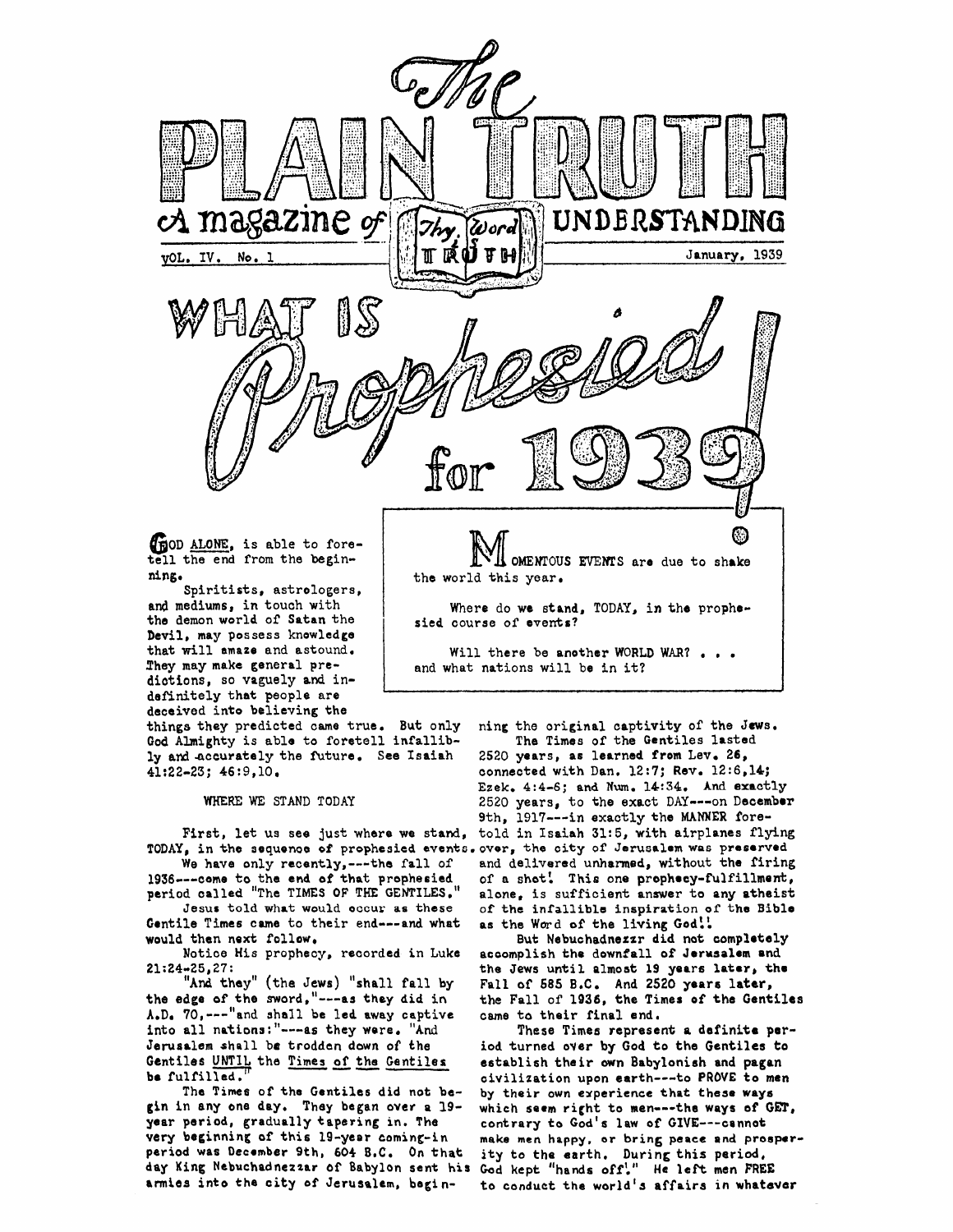way they chose.

 $\rho_{\rm age}$  2

But NOW the time for SUPERNATURAL action has come!

So, again, where do we stand today? We have just passed the Times of the Gentiles. We stand today in the very few short years of interregnum between their ending and the Second Coming of Christ! And it is during this interregnum period that the terrible DAY OF THE LORD shall come --- the time of God's judgments upon the world's sins---the time of supernatural signs and horrible plagues---the time of the final collapse of this paganized divilization in the last WORLD WAR!

WHAT FOLLOWS THE GENTILE TIMES?

Jesus told us plainly what shall now follow. In His amazing prophecy recorded in Luke 21:24-25, 27, He said:

"And they"---the Jews---"shall fall by the edge of the sword, and shall be led away captive into all nations: and Jerusalem shall be trodden down of the Gentiles UNTIL the Times of the Gentiles be fulfilled." This has occurred.

And then what?

"And there shall be signs in the sun, and in the moon, and in the stars; and upon earth distress of nations, with perplexity; the sea and waves roaring; men's hearts failing them for FEAR ....

And then what next?

"And then shall they see the Son of man coming in a cloud with POWER and great glory.

That prophecy is absolutely CERTAIN. It is not difficult to understand, but so simple a little child can see it. In 70 A.D. the Jews were driven into every nation. Jerusalem was trodden down of the Gentiles UNTIL---yes, UNTIL the very day the Times of the Gentiles BEGAN to end. The Jews are pouring back. The Times of the Gentiles came fully to their end in 1936.

And NOW WHAT? What is now next to occur? World war? No---not quite yet. Another event must come FIRST---the SIGNS IN THE SUN AND THE MOON AND STARS!

and the local New England meteor shower of ARMAGEDDON---is fought at the time of the Nov. 13, 1833, did not fit the description of these prophecies, nor filfil them---tho they undoubtedly were a preliminary forerunner of the far greater world-wide signs now due, and we should heed the warning. These prophesied heavenly signs were not to occur until AFTER the Times of the Gentiles had ended, in 1936. And at the TIME of these signs, will come also the SIGN of the coming of Christ (Mat. 24:29-30) which is explained in Rev. 6:14-16---and this tremendous supernatural occurrance has not yet taken place. Still again, at the time of these miraculous signs the nations were to be in DISTRESS---all nations---men's hearts failing for fear of the future. And that has never happened until just recently. It is the world condition TODAY! So the TIME IS HERE!!

And then, what next? What follows the now soon-coming heavenly signs?

Notice Revelation 6:12-17. Verses 12 and 13 describe these same heavenly signs. Versel4-16 tell of the SIGN of Christ's soon coming in the heavens, and the frantic terror it will cause to all except true saints, And verse 17 announces the event to follow: "The GREAT DAY OF HIS WRATH is come." The DAY OF THE LORD'S WRATH is that period called THE DAY OF THE LORD (compare Zeph. 1:14-15).

Notice, too, what the prophet Joel says: "The sun shall be turned into darkness, and the moon into blood, BEFORE the great and terrible DAY OF THE LORD come.  $(Joel 2:31)$ . The DAY OF THE LORD follows the heavenly signs!

### WORLD WAR CAN'T COME UNTIL THE DAY OF THE LORD

And what IS this mysterious "DAY OF THE LORD?" It is not peace, but distress. The time when nations are in distress. The time of world war. The time when God shall send PLAGUES upon all sinners.

Joel says: "Alas for the day! for the DAY OF THE LORD is at hand, and as a destruction FROM THE ALMIGHTY shall it come." (Joel 1:15.) God will send it. So it will involve supernatural occurrances. A time of DESTRUCTION --- not peace.

Joel continues: "Blow ye the TRUMPET in Zion, and sound AN ALARM ... for the DAY OF THE LORD COMETH." (Joel 2:1) and he continues to describe WAR.

Notice Zephaniah's description: "The great DAY OF THE LORD is near .... the mighty man shall cry there bitterly. That day is a DAY OF WRATH, a day of trouble and DISTRESS, a day of wasteness and desolation, a day of darkness and gloominess ... a day of the TRUMPET and alarm against the fenced cities" (WAR against fortified cities). "And I (God) will bring distress upon men, .... because they have sinned against the Lord."  $(Zeph. 1:14-17)$ .

In Revelation 15:1, we find that the SEVEN LAST PLAGUES consumate, and complete, the DAY OF GOD'S WRATH. These horrible We digress just briefly here to ex- plagues are described in the 16th chapter, plain that the "dark day" of May 19, 1780, And the final battle of the world war---at plagues are described in the 16th chapter. seventh and last of these last plagues. And---at this same time, shall occur . . . THE SECOND COMING OF CHRIST!

## DOES THE BIBLE FORETELL A COMING WORLD WAR?

There is the picture of events, from this moment on, IN GENERAL. Now let us fill in a part of the picture.

Does the Bible foretell the particulars of the WORLD WAR we all see soon coming? Listen:

"Behold the DAY OF THE LORD cometh, and thy spoil" (God is speaking to the city of Jerusalem) "shall be divided in the midst of thee. For I will gather ALL NATIONS against Jerusalem to battle..." World war? ALL NATIONS surely means world war. That of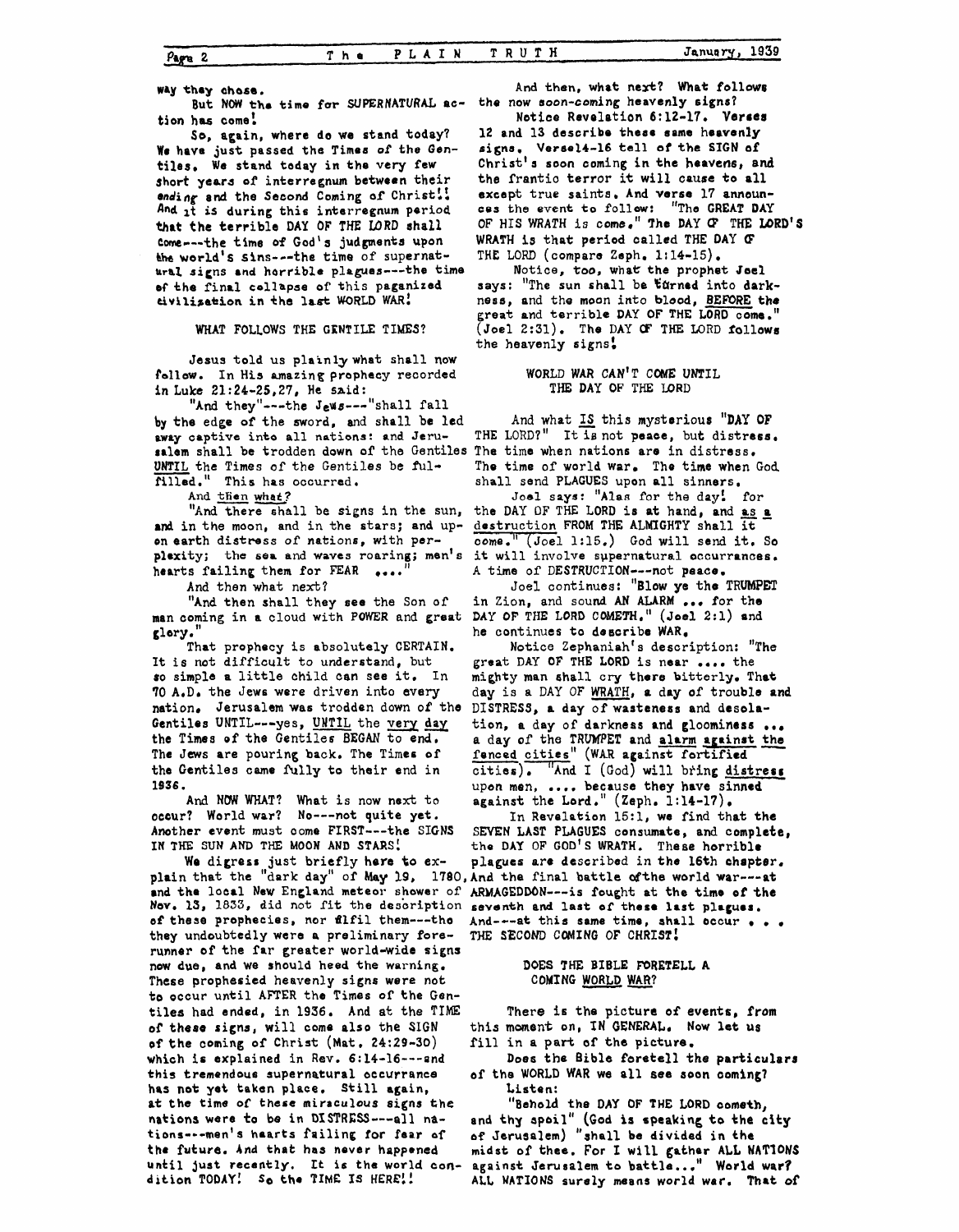19]4-1918 did not **involve** ALL **nations. It was not fought AGAINST JERUSALEM. The armies** did **not come** in **the air 0s a 8torrn, like a CLOUD** to **COVER** the land, **a8** they **will** in **this coming world** war **(Ezek. 38: 9,16). They did** not **fight against** Christ **AT HIS COMING---as** they will this **time, No, thrt was not** the **WORLD WAR** prophesied in **the** Bible. **Yet,** in a sense, it **was the** baginning of it---for that war **never**  really ended. **"ARMISTICE"** means recess, or temporary cessation, indic*lating* it is **to be resumed. And indeed,** in **this** sense, the coming world **war** will merely **refume it,** 

Let **us** continue the above prophecy:

"..,and the **city** shall **bo** taken, **and the housas** rifled, **and the** women ravished; and half of tho city (Jerusalem) **shall** go forth into captivity, and the residue of **the** people **shall** net be cut off from the city," ture **HALF** of the city of **Jerusalem? We**  shall see, from other propheces. But **THEN** what **will** take place? What **nation,** or **power, will** cap-

**TKE** LORD go **forth,** and **fight** against **those** nations, **as** when He fought in **the**  day **of** battle, And His feet shall stand those nations, as when He fought in the<br>day of battle. And His feet shall stand<br>in that day upon the mount of Olives..."<br>(Zoht 14:1-4) (Zech. **14:1-4).**  "THEN"---and not until then---"shall

Notice, this **WORLD WAR,** with ALL **NA-TIONS** involved, attacking Jerusalem, **half**  of **the** city baing captured, climaxes in THE **SECOND** COMING OF CHRIST. **Notice** that in **THE** VERY **DAY Ha** comes, **He** comes **all the way to** EARTH---to the **Mount of Olives,**  ---coming *AS* **He** went, from the very spot to **which He** shall return. Compare **Acts 1:11-12** .

order. First, the DAY OF THE LORD. Sec**ond,** during **this** period, **the WORLD WAR,**  climaxing **with AX** nations in Palestine, **and third, the second coming** *of* **Christ, at the** war's **end. So here again we** find **the same time-**

#### WHICH **NATION, OR POWER, SHALL**  CAPTURE **JERUSALEM?**

**The** above prophecy **shows** world war shall come **DURING** the **DAY OF THE** LORD. It **Show8** that in **that** war HALF of the **city**  of Jerusalem **shall** be captured.

**WHO** will capture it?

Turn **now** to another prophecy picturing, **in detail, the Second** Coming of Christ---Ravelation **19. Verses** 11-18 describe **the** coming of Christ, **as** King **of kings,** and Lord **of lords, to RULE THE NATIONS and restore peace and happineas.** 

**is** described, **in** *verses* **19-20: Then, as He comas, this** final battle

**of the earth,** and **their grmies,** gathered **together to make war against** him Chat **sat on** the **horse''** --(Christ)-- *'I.* . .and **THE BEAST was taken, and with** him **THE FALSE PROPHET. These both were cast** alive **into a lake of fire** burning **with brimston:' 'bnd I sew THE BEAST, and the kings** 

**Sa here, in Palestine,** at **the** head **of the** kings **of the** earth. **and** their **armias, is one called by the symbol, "THE BEAST,'' Also** anaooiatad **with** him **1s a** 

**great apostate reli iaus** leader, **callad "THE FALSE PROPHm.** fi

**Who is "THE BEAST?" This** "BEAST" **is pioturad** again in

**Rev.** 13, **and** Revelation **17. But the** Bible interpretation **of ths rymbol "BEAST"** is found in the 7th chapter of Daniel, where it **is** declared **in** plain language **that a "BEAST" is a KING (verso 17), or the KIN-DOM** which **he rules** (Verses **23,24, 27).** 

associated **also with a** great **fallen church. The false** church **is called** by **the foul**  name "whore." **(Verse** 1). She **is a GREAT**  church, not **a small** one. **She rules MANY NATIONS,** speaking **different languages,**  (Verses **1,15) She** *is* **oalled by the numo**  of **a great** city **(verse 18),** having **seven**  mountains **(verse** 9) , **dom OVER the** civil **kings** of the earth, **(verses lS,2)** . The **ONLY great** church which **has** dominated many nations, ruled the **state governments,** called **by** tho **name**  of a great **city** having **aevon hills** or mountains, **--is** *RW!* **The** Roman Catholic Church! In **Revelation 17,** this **"BEAST" is**  mountains (verse 9). She has had a king-

The **"BEAST"** which she **"rode" is** *er*pecially described **in** verses 8, 11-14:

**"The BEAST** which thou **sawert was,**  and is not;"---the ROMAN EMPIRE surely was, **and is not today. But,---"ond rhrll**  ascend **out** of tho **bottomless** pit **~1'---6hall**  COME TO LIFE ONCE AGAIN! Since he came to power, the one sole purpose of Mussolini has been **to** revive the old **ROMAN WIRE to its ancient POWER and glory! That is thr sole** Fascist **aim!** 

**ROMAN EMPIRE is** the **''BEAST" power,** and **MUSSOLXNI UNDOUBTEDLY IS THE "BEAST"!** ! Mussolini's soon-appearing re-born

**All students of** prophecy **are AGREED that** this "BEAST" **is** the ROMAN **EMPIRE.**  Even the **Roman** Catholios **admit** it! **Look**  at **the** footnote, **bottom** of **the pap of**  Revelation, **or** Apocalypse, **17,** in **their**  official **"Douay"** translation **of the Bible, and** there **you will find** it **explained** and admitted.

#### **HW MUSSOLINI** WILL **DO IT**

But Mussolini will not be **able,** alone, to conquer all the territorry of the ancient **Roman Empire.** It completely surrounded **the** Mediterranean, and to **revive** the **Em**pire, Mussolini must wrest the Mediterranean from Great Britain. **But** it **is the very LIFE-LINE of** the **British** Empire, **and** would mean **the** death of **the** British **Commonwealth! Britain will never sacrifice one vital** inch in the Mediterranean, or its strategio seagates, without **WAR. And Mussolini,** alone, could never whip Britain---with France as<br>an ally, and the U.S. certain to be brought in!

ta **bring** *rbbut* **his dream, But Muroolini is shrewd, clever, fat-seeing.**  He **will**  FIND A WAY---and this 17th chapter of Revelation **foretells just what that way must be! NO, Mussolini,** lone, **will be unable** 

**ing! Notice how it finally will be aceomp- Surely nothing could be more thrill-**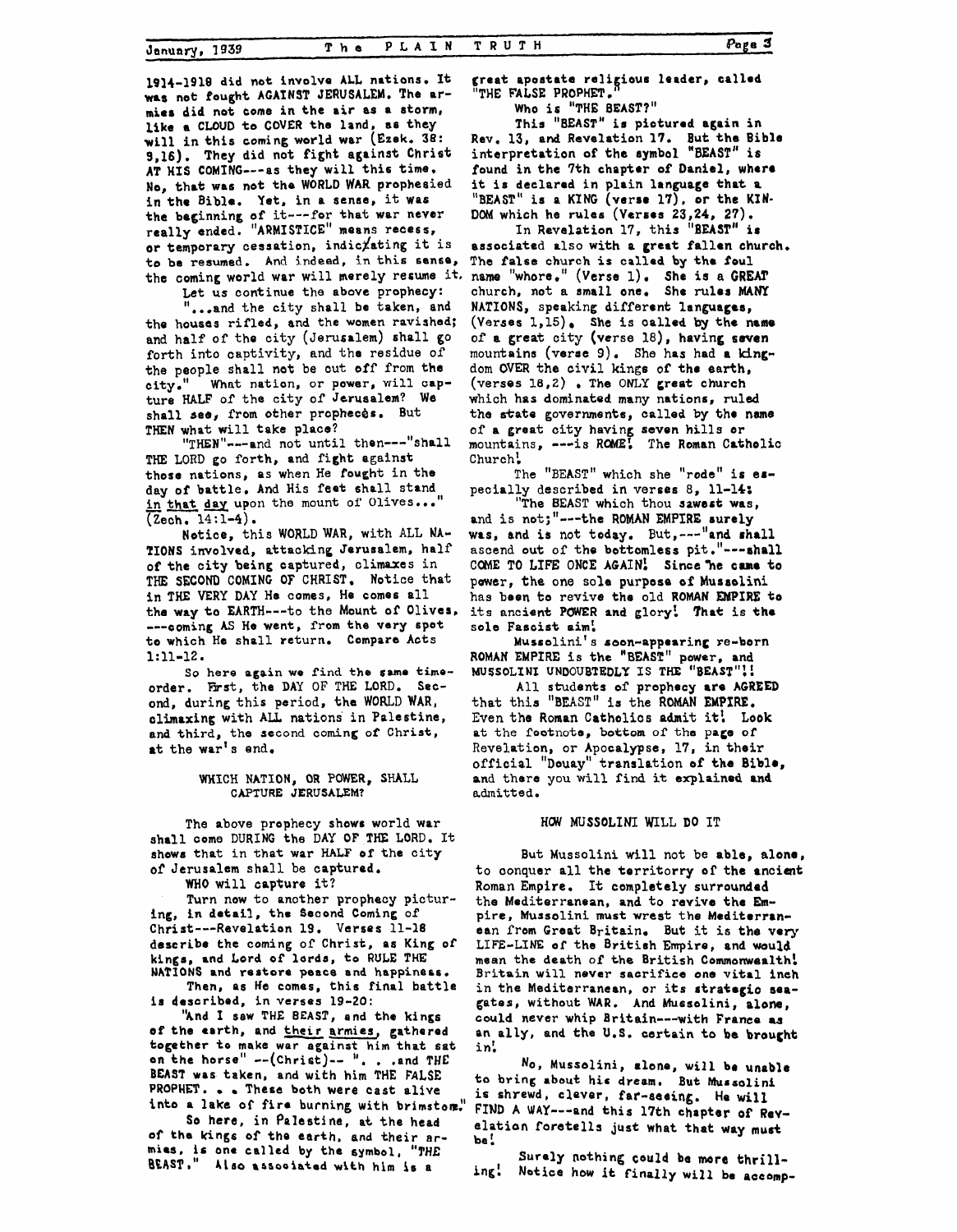January. 1939

lished. The "ten horns" on this "BEAST"--which are a PART of the "beast" itself--give the answer, found in verse 12:

"And the ten horns which thou sawest are" ... these ten horns are WHAT? The in-Hebrew, in pronouncing. The prefix "Har" terpretation is in plain language ... "TEN KINGS, which have received no kingdom as yet; but recaive power as kings one hour with the beast."

TEN DICTATORS! And what will these ten European Dictators be induced to do?

"These have one mind, and shall give their pewer and strength unto the beast. (Verse 13). What is their "POWER", and "STRENGTH?" It is their ARMIES, their NAVIES, their AIR FORCES! The armed forces of TEN EUROPEAN DICTATOR NATIONS SHALL BE GIVEN OVER TO THE ROMAN RULER!

must see, that he cannot conquer the Mediterranean Sea, with its surrounding territorry, the reviving the Roman Empire, ALONE and seventh of the seven last plagues. It ---he will se manipulate political affairs that a union will be made with ten other dictator nations! They will be welded to-<br>gether! Remember the "ten horns" are all PART of the "BEAST" which is the revived Roman Empire! They become PART of the Empire: All their vast armies, navies, and air forces welded together in ONE---all under ONE HEAD---all given to the ruler at ROME!

Many have thought Hitler is proving to be the number one man in Europe. We fear always the king of Syria, one of the four many will be surprised, when the more resourceful and astute politician, Musselini, The "king of the south" was Egypt. But in emerges finally as number one man over all. the ancient days Ethiopia was a PART of

MUSSOLINI WILL FIGHT CHRIST!

the "kings of the earth, and their armies, (Rev. 19:19), war against Christ at His Second Coming, as described in Revelation 19? Notice the next verse, in Rev. 17:

"These shall make war with the Lamb, and the Lamb shall overcome them: for He is Lord of lords and King of kings." (Verse ---the "king of the north" now being the 14). Compare with Rev. 19:16. Compare His overcoming them, with their fate in Rev. 19:20% Certainly these texts describe the same power. Undoubtedly, then, the "BEAST" who will capture half the city of Jerusalem, fighting at Armageddon against Christ at His Second Coming, is MUSSOLINI, with ten European Dictators, and their armies! It is coming in THIS GENERATION!! It is NEAR---even at the very doors!

For further identification, let us look now at the only passage in all the<br>Bible where the word "ARMAGEDDON" is mentioned. It is Rev. 16:13-16:

"And I saw three unclean spirits like frogs come out of the mouth of the dragon, (the Devil---Rev. 12:9, and 20:2) and out of the mouth of the BEAST (Mussolini), and out of the mouth of the FALSE PROPHET (the pope). For they are the spirits of devils, and THE LAND OF EGYPT SHALL NOT ESCAPE." working miracles, "(look out for these miracles,) "which go forth unto the kings of the earth and of the whole world, to gather them to the battle of that great day of God Almighty. . . And they gathered

them together into a place called in the Hebrew tongue ARMAGEDDON."

The Hebrew word actually is "Har-Megiddo." The "H" is not sounded, in the means "fortified." Megiddo is A PLACE --see Scripture quoted above. It is 70 miles north-west of Jerusalem, in the Vallev of Jezreel. Its port is Haiffa. A few years ago, Britain fortified Haiffa at cost of many millions of dollars.

MEGIDDO IS NOW FORTIFIED----therefore it finally has become HAR-MEGIDDO, or Armageddon! The stage is set, and ready! Soon the "kings of the easth, and their armies" will be gathered there in the final battle of world war!

But, some ask, is this battle at Arma-So, when Mussolini sees, as he already geddon to be fought before, or after the thousand year-reign with Christ? Notice the time-setting. It is between the sixth is at the very TIME of the Second Coming, for these kings and their armies fight AGAINST CHRIST. Most certainly it is BEFORE the millennium, AT THE SECOND COMING!

# MUSSOLINI WILL TAKE EGYPT!

This same modern Roman kingdom is described in the llth chapter of Daniel. The "king of the north" thru the early portion of this longest prophecy in the Bible is divisions of Alexander's Greecian Empire. Egypt, and the ONLY part that remained independent until our time.

The prophecy covers in detail the  $\infty$ But is Mussolini the "BEAST" who, with vents of these rival kingdoms which alternately possessed Palestine, until verse 31. which took place in 168 B.C.---Antiochus Epiphanes being then the "king of the north."

From that time the prophecy carries on thru the first coming of Christ---verse 33 power which ruled Syria and Palestine, or ROME, which conquered and took over this territorry. It also took over the northern part of Egypt --- all but Ethiopia --- and so Ethiopia becomes all that is left of "the king of the south."

Verse 40 comes to "the time of the end"---our day. King Menelek of Ethiopia pushed at Italy in Eretrea in 1895, slaught. ering the Italian forces. Then, in 1935, as we foratold to our radio audience beforehand, Mussolini, now king of the north, went against Ethiopia like a whirlwind--in the air, everflowed that land, PASSING OVER!

Now what shall Musselini do next? Notice verse 41: "He shall enter also into the GLORIOUS LAND" (PALESTINE), "and many countries shall be overthrown: .  $(verse 42).$ 

Great Britain now has Egypt. WHY does Musselini want it? WHY is he stirring up strife in Palestine between Arabs and Jews? BECAUSE HE MUST TAKE THE SUEZ CANAL, IN OR-

 $Page +$